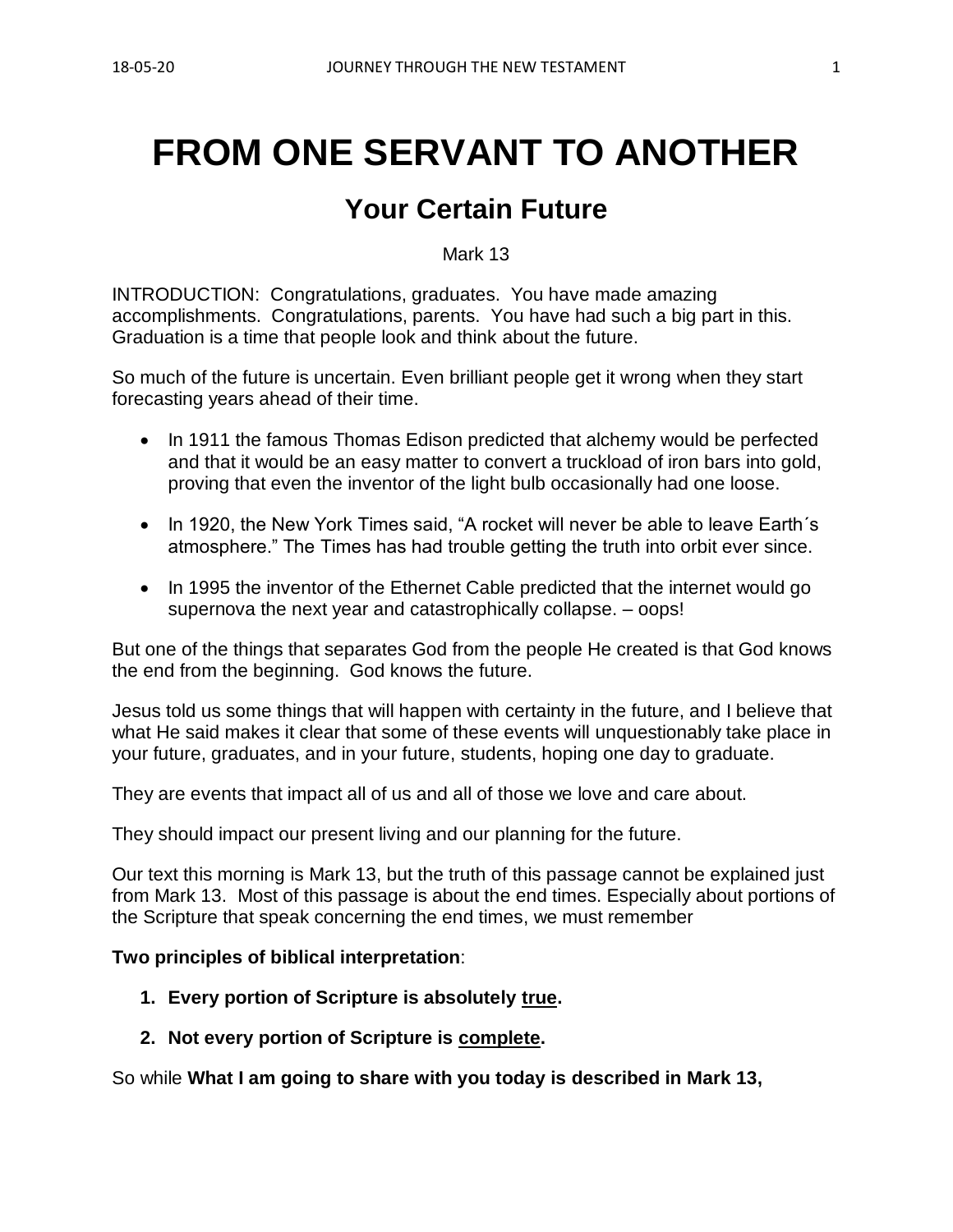#### **only with the aid of what God revealed to Daniel, Isaiah, Jeremiah, Zechariah, Matthew, Paul, and John,**

#### **can we gain clarity in God´s certain plan for the future.**

Do you understand? Are you with me?

You may remember that we looked at the major events of the end times just a couple of months ago when we considered Matthew 24. But these events have their greatest impact on you young people, and it is extremely important for you to know what our Lord declared about the years that are ahead of you.

Now, I believe I am going to see these things in my lifetime. But I am exceedingly confident that you will see it in yours.

What did Jesus say will happen?

### **I. JESUS SAID THE TEMPLE WOULD BE DESTROYED.**

Mark 13:1-2 1 Then as He went out of the temple, one of His disciples said to Him, "Teacher, see what manner of stones and what buildings *are here!*"

2 And Jesus answered and said to him, "Do you see these great buildings? Not *one* stone shall be left upon another, that shall not be thrown down."

Now some of you just thought, "Wait a minute, Bro. Mike. That is not end times stuff. The temple in Jerusalem was destroyed in 70 A.D. by the Roman General Titus."

How right you are. But when Jesus said this, it was still some 40 years in the future. But Jesus knew the future. He did not make an educated guess. He knew! He even said that not a single stone would be left standing.

Who could guess such a prediction? What could raise the ire of Rome over an already conquered land and people? And even if the Roman Legions were to attack the Jews most famous site and building, why would every stone be thrown down?

But Jesus did not guess; He knew. In 66 AD a rebellion arose among the Jews of Judea and Jerusalem against their Roman oppressors. They formed an independent government and sealed the walls of Jerusalem against the armies of Rome. In 70 A.D., the newly enthroned Vespasian sent his son, the General Titus to break the rebellion by destroying the capital city, Jerusalem.

In less than six months, the Romans breached the walls of the great city and eventually set the Temple on fire. The fire raged uncontrolled for weeks, eventually melting all of the gold and much of the other metal that provided the fittings and the overlays of the temple walls inside and out. After the temple collapsed upon itself and the site had cooled from the inferno, Roman soldiers and other scavengers came to the site, throwing every stone of the temple to the side to uncover the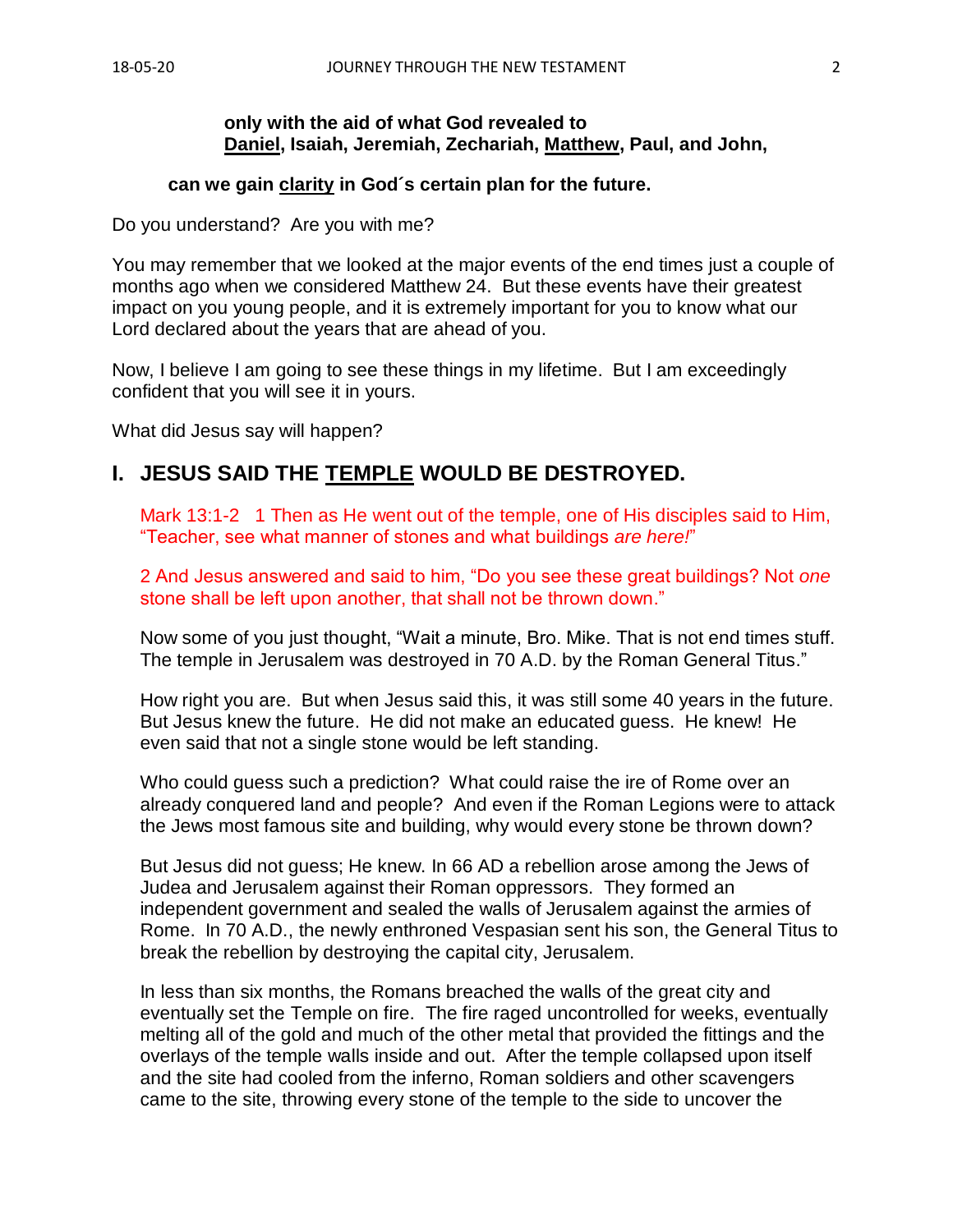stones that comprised the paving in and around the temple complex, because the melted gold had run into the seams between the stones.

The gold hunters pried up every single stone seeking to mine the gold that had flowed like lava into every crack available.

Thus, "every stone, every stone was thrown down."

Now, I take the time to tell you this detail of history so that you can understand that Jesus knew, without question or doubt, what would happen 40 years after He spoke this prophecy of the temple.

But for the Son of God, it does not matter if it is 40 years or 400 years, or 4,000 years, He knows the end from the beginning. And all these things that He described will certainly be a part of your future.

## **II. JESUS SAID A HORRIBLE TIME OF TRIBULATION IS COMING ON THE EARTH.**

Mark 13:14-15, 19 14 "So when you see the 'abomination of desolation,' spoken of by Daniel the prophet, standing where it ought not" (let the reader understand), "then let those who are in Judea flee to the mountains. 15 Let him who is on the housetop not go down into the house, nor enter to take anything out of his house. 19 For *in* those days there will be tribulation, such as has not been since the beginning of the creation which God created until this time, nor ever shall be.

I find it difficult to convince people what a horrific seven years the Tribulation is going to be. But the Bible shows us this.

- **In the first half of the Tribulation more than one-half of the population of the world will die.**
- **Two-thirds of the entire Jewish population will be killed** making the holocaust look like nothing more than a preview of the real thing.
- **Although every Christian will be taken off of the earth in the rapture before the Tribulation begins, during the first half of this terrible time,** 
	- o **a great multitude from around the globe will hear the gospel and be saved.**
	- o **But most of them will be beheaded for their faith or otherwise have their lives taken away as martyrs.**
- **Satan himself will possess and control the most evil man the world has ever known, and eventually this man will take control of the entire planet.**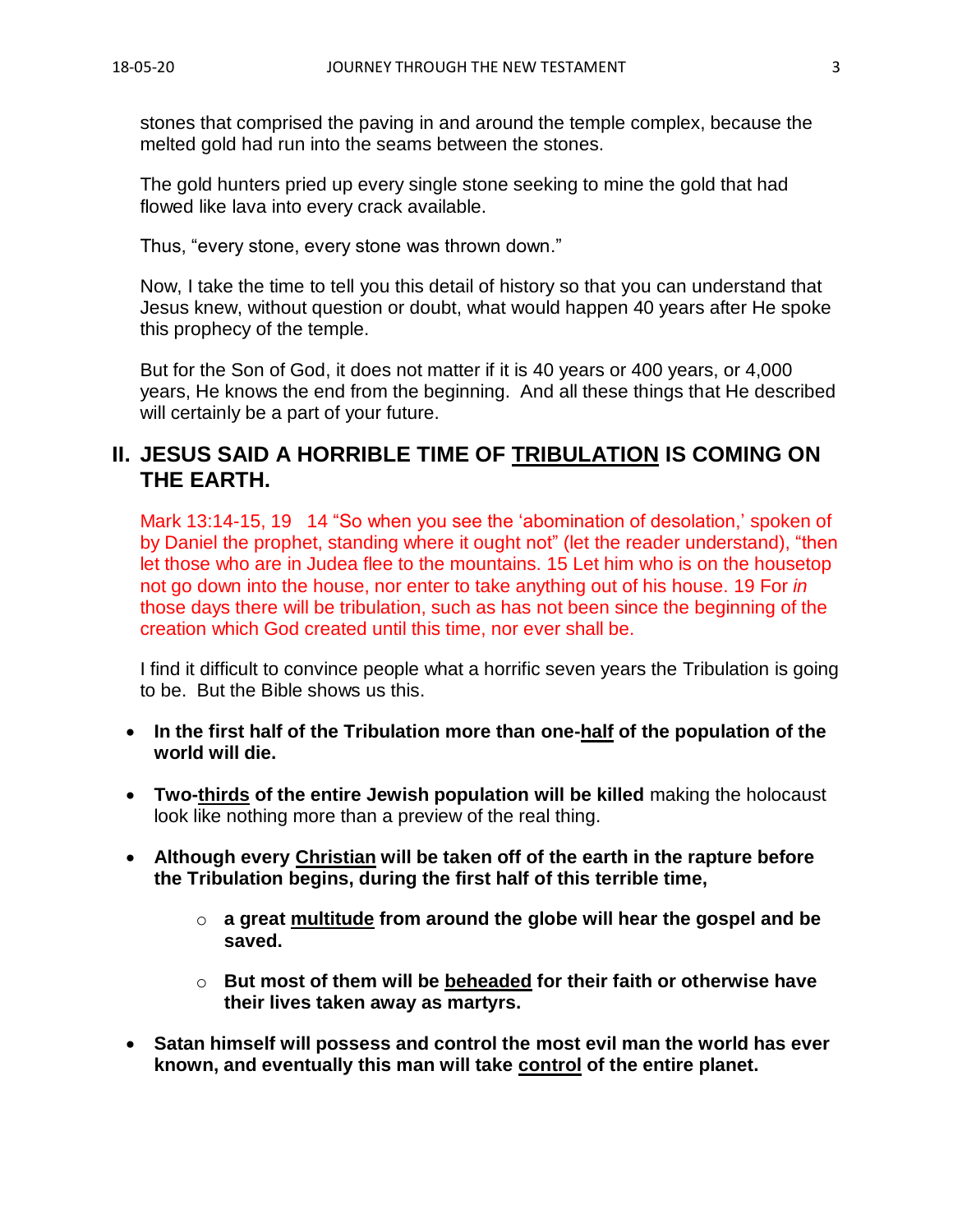Listen to me, those of you who remain lost in your sins because you will not repent and turn in faith to the Son of God who died for you upon the cross,

- Even if you are getting old like me, you may yet enter the tribulation and experience its horrors.
- And the younger you are, the more likely it is, that if you are without Christ, you will die a gruesome death sometime during these seven years. And when death comes it will not bring even a moment of relief for you will awaken in hell and the torment of flames.

And I know some of you are saying, "Come on, preacher, lighten up. In this modern day we don´t like hellfire and brimstone sermons!" Let me tell you, hellfire and brimstone in a sermon is better than being swallowed up in the real thing!

What would you have me do? Do you want me to just ignore the clear warnings given by the One who came down from Heaven, gave His life on a cross to save us, and rose on the third day as the Exalted King of Glory? Shall I attempt to reduce His stern declaration of the future to childish allegory or meaningless symbolism?

Do you not know that some of these teenagers who sit here this morning having never put their faith in the Lord Jesus Christ are most certainly going to see these things come to pass, and if they do not get saved through the marvelous grace of Jesus as they put their faith in Him, they will not be able to count the times through the endless years of eternity that they will scream to themselves, "I wished I had listened to that preacher when He told me what Jesus said was going to happen."

And after warning people about this horrible time called the Tribulation,

## **III. THEN JESUS SAID, "I AM COMING BACK!"**

Mark 13:24-27 24 "But in those days, after that tribulation, the sun will be darkened, and the moon will not give its light; 25 the stars of heaven will fall, and the powers in the heavens will be shaken. 26 Then they will see the Son of Man coming in the clouds with great power and glory. 27 And then He will send His angels, and gather together His elect from the four winds, from the farthest part of earth to the farthest part of heaven.

Like the angels said when that great crowd of new believers gathered around Jesus and watched their Savior ascend back into heaven, those angels declared, "This same Jesus is coming back in like manner."

The devil will have his day during the seven years of Tribulation, but then King Jesus rides out of heaven on a white horse and lays claim to the earth He created and begins to reign as the King of the Universe. Among His first acts will be to bind Satan and to cast him into the abyss.

And then Jesus will set up His Kingdom on Earth.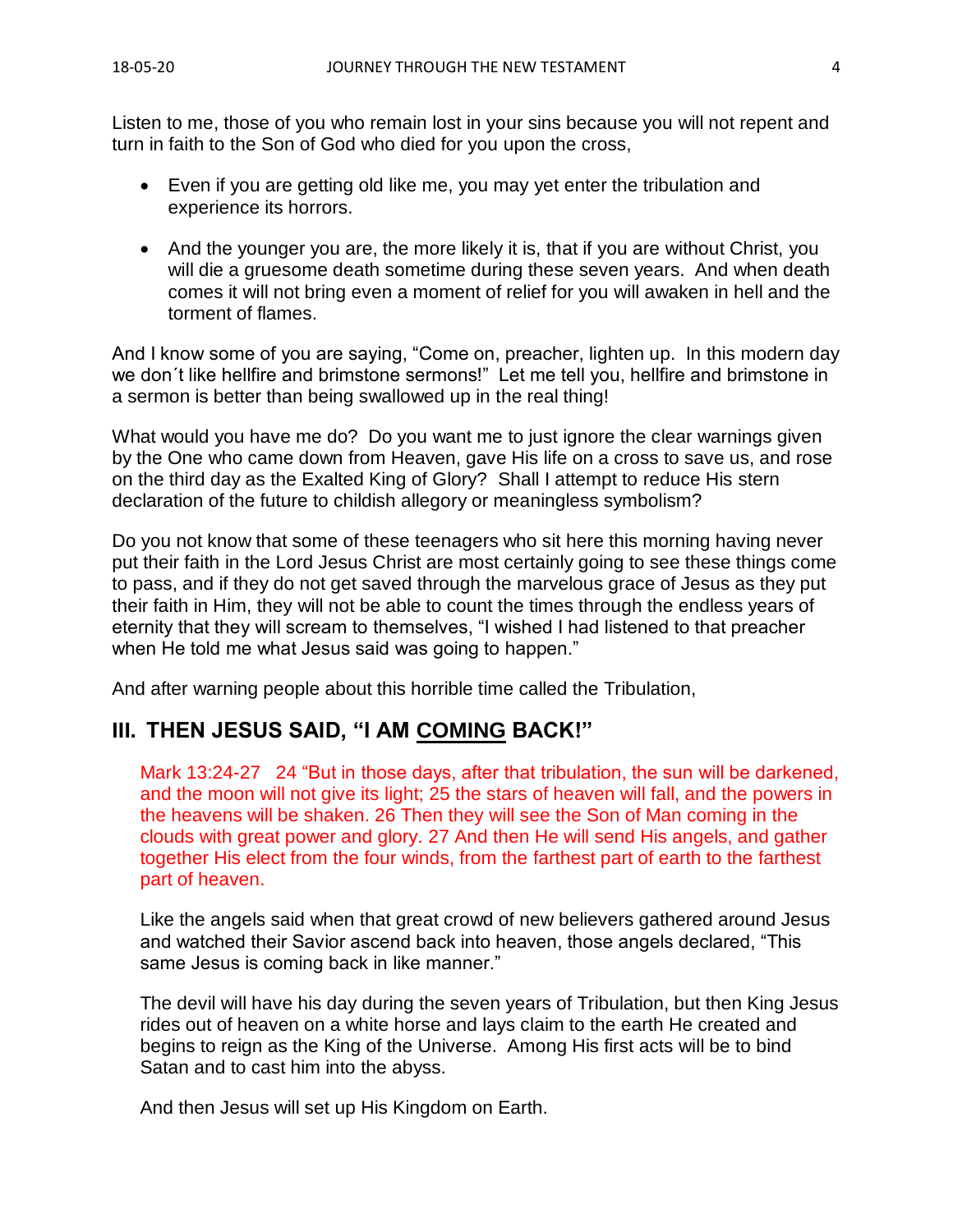- He Himself shall reign as King of Kings.
- Resurrected King David shall rule over Israel and each of the twelve apostles shall govern as the Judge of each of Israel´s twelve tribes.
- And then faithful Christian believers who followed King Jesus out of Heaven back to the earth shall be appointed as kings over nations, governors over states, mayors over cities, judges in courts that shall really grant justice to the wronged and to the oppressed, and to all the other places of governance and administration as they take their place in the reign of Jesus Christ of Nazareth as the King of the Earth.
- Oh my friend, young and old, this is really going to happen. And while we do not know the day or the hour, it could be no more than seven years and a few minutes away.
- But I am telling you young people, you are going to see this in your lifetime even if I do not see it until after I die. You will. I show you how I know in a moment. But this is reality. This is going to happen. And every one of us, will be in existence when this takes place. None of us will be a hapless state of suspended animation. We will all be somewhere. The lost burning in hell where the flame cannot be quenched. The saved living in the Millennial Kingdom, each one assigned according to how they did their work for the Kingdom while they lived upon this earth. Those who lived and worked faithfully for Christ rather than for their own pleasure and comfort will be made rulers over much. But the saved who lived their lives frivolously for their own pleasure will only be given charge over little.

And I know some of you are asking, how do you know this is going to happen before these young people die? I am glad you asked. Because the next thing Jesus said was that

## **IV. JESUS IDENTIFIED THE SEASON OF HIS COMING.**

Mark 13:28, 30 28 "Now learn this parable from the fig tree: When its branch has already become tender, and puts forth leaves, you know that summer is near. 30 Assuredly, I say to you, this generation will by no means pass away till all these things take place.

I have taught you the detail of this before, and time will not allow that detail now. But when you put what Mark said with Matthew and the other Bible authors, you learn that the blooming of the fig tree pictures the rebirth of the nation of Israel. Jesus said, "The generation that sees that happen will not all die before the Tribulation begins."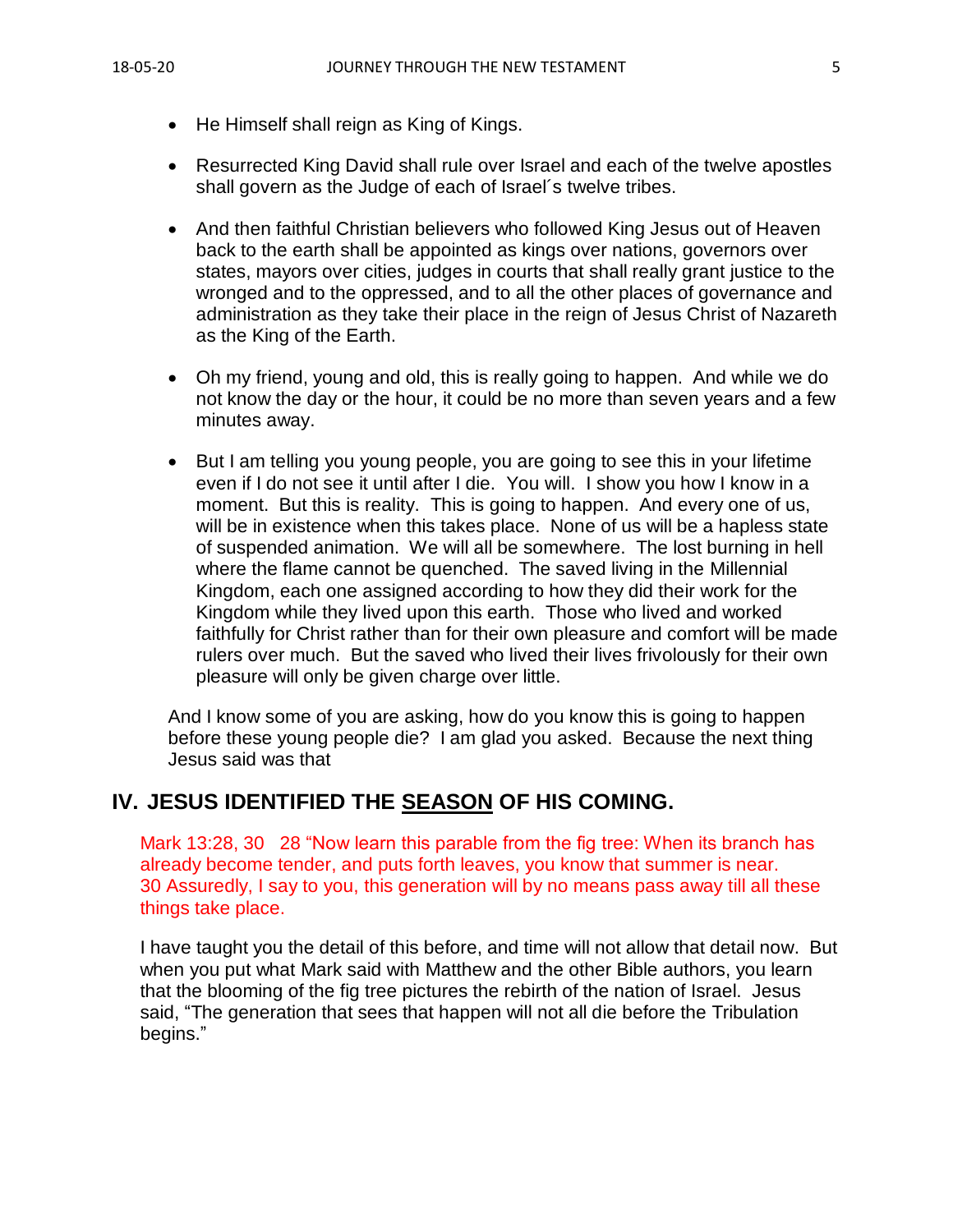The rebirth of Israel happened on May 14, 1948. Right now, the longest life in recent history is 125 years. Say, due to advances in medicine that lifespan advances to 130 years.

The last person of the generation that saw the budding of the fig tree will almost certainly die within the next 60 years. Before he or she does, the Tribulation will begin. Seven years later, Christ returns.

So, while I still have hope that I will see this fulfilment from the vantage point of earth rather than from heaven, you most certainly will!

Finally,

## **V. JESUS GAVE INSTRUCTIONS ON WHAT WE ARE TO DO.**

Mark 13:33-37 33 Take heed, watch and pray; for you do not know when the time is. 34 *It is* like a man going to a far country, who left his house and gave authority to his servants, and to each his work, and commanded the doorkeeper to watch. 35 Watch therefore, for you do not know when the master of the house is coming in the evening, at midnight, at the crowing of the rooster, or in the morning— 36 lest, coming suddenly, he find you sleeping. 37 And what I say to you, I say to all: Watch!"

#### A. **Take heed!** Listen up! Beware!

- **Be saved** so you won´t have to enter the Tribulation.
- Trust in Christ who will forgive your sins and keep you out of hell which is a very real place.
- Become a follower of Christ, and He will take you home to Heaven to live there while the Tribulation rages on the earth, then you can come back when King Jesus sets up His Kingdom on the earth.

#### B. **Watch**

- so you will **be ready when the time comes unexpectedly**.
- You see we know the season, but we don´t know when in that season it is all going to start.
- C. **Do the work the Master has appointed you to do until He comes.**
	- **Be a witness of Jesus.**
	- **Share the gospel.**
	- **Go – Jerusalem, Judea, Samaria, Ends of the Earth**